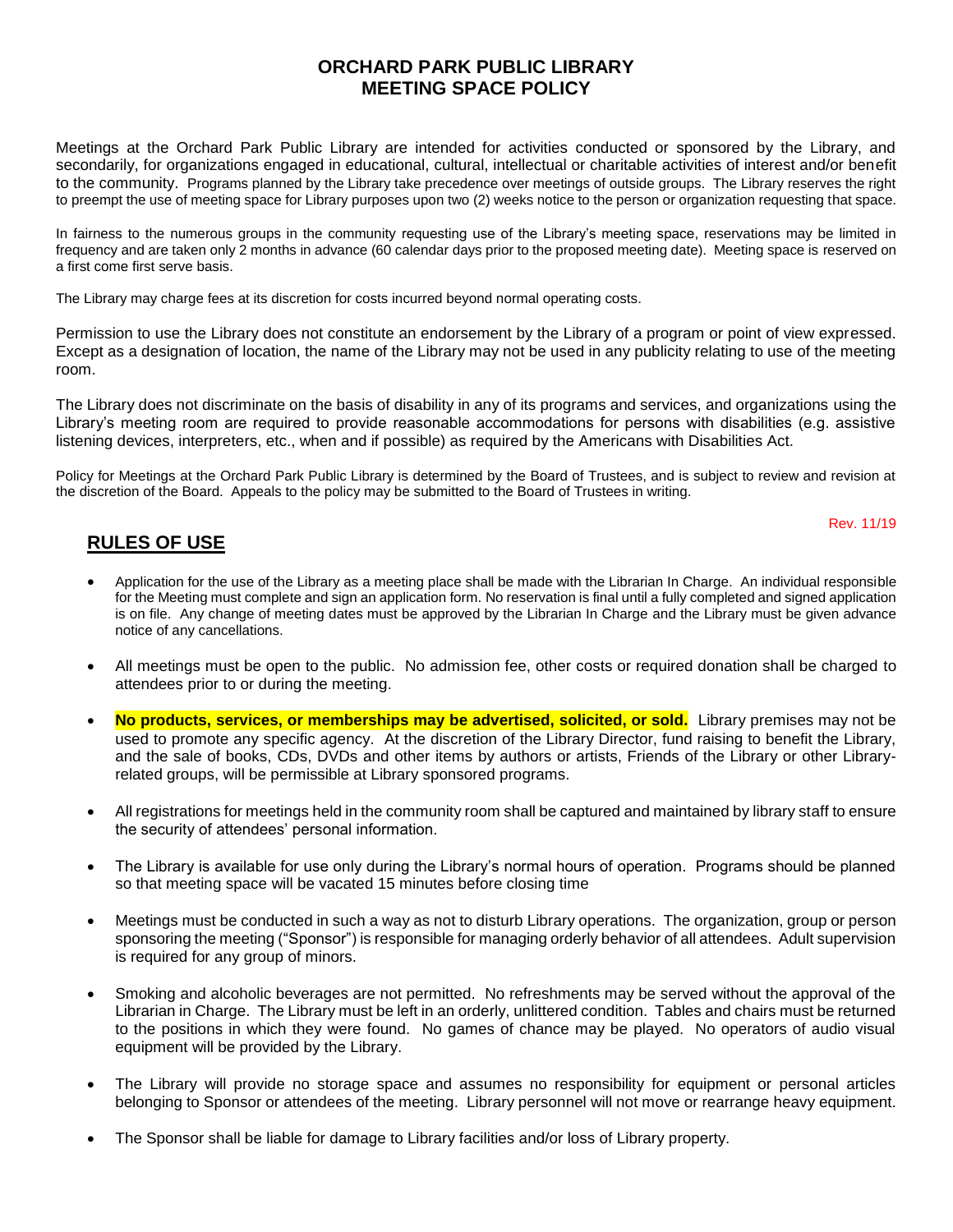- Arrangements for accommodations for a specific program or activity which require an auxiliary aid or service for effective communication or program modifications to enable participation in any service or activity shall be the responsibility of the agency sponsoring the program or activity.
- **All publicity is the responsibility of the Sponsor and must clearly identify the Sponsor's name and contact information. Neither the name nor the address of the Library may be used as the official address or headquarters of the Sponsor. The location of the Library may be publicized, but the Library telephone number may not be placed on any publicity materials, as the Library is not a source of information concerning the event. Deliveries to the Library are permitted only if approved by [advance notice is given to] the Director of the Library and a representative of the Sponsor is present to accept the delivery.**
- **The following disclaimer must be included in all publicity materials:** *The views expressed are solely those of the author/speaker/presenter and do not necessarily reflect the views of, and should not be attributed to, the Orchard Park Public Library.*
- **A copy of all publicity materials must be submitted to the Library together with the Orchard Park Meeting Space Application. It is understood that deviation from the materials submitted with the Application could warrant the meeting to be canceled by Library personnel.**
- The Sponsor assumes responsibility for participant accommodations (e.g. assistive listening devices, etc.) and specific articles of compliance as required by the Americans with Disabilities Act. The Library may be able to assist with some accommodations if requests are made at least five working days in advance of the meeting.
- Library personnel must have free access to all areas of the Library at all times. The Library retains the right to monitor all meetings conducted on the premises to ensure compliance with its regulations. Violation of any of the Library's rules shall be grounds for denial of future use of meeting space. If new information becomes available that any meeting is in conflict with the above regulations, permission to meet may be rescinded by the Library Director and the application returned to the person making the application.

## Rev 11/19

These rules are determined by the Board of Trustees, and are subject to review and revision at the discretion of the Board. Appeals to any policy may be submitted to the Board of Trustees in writing.